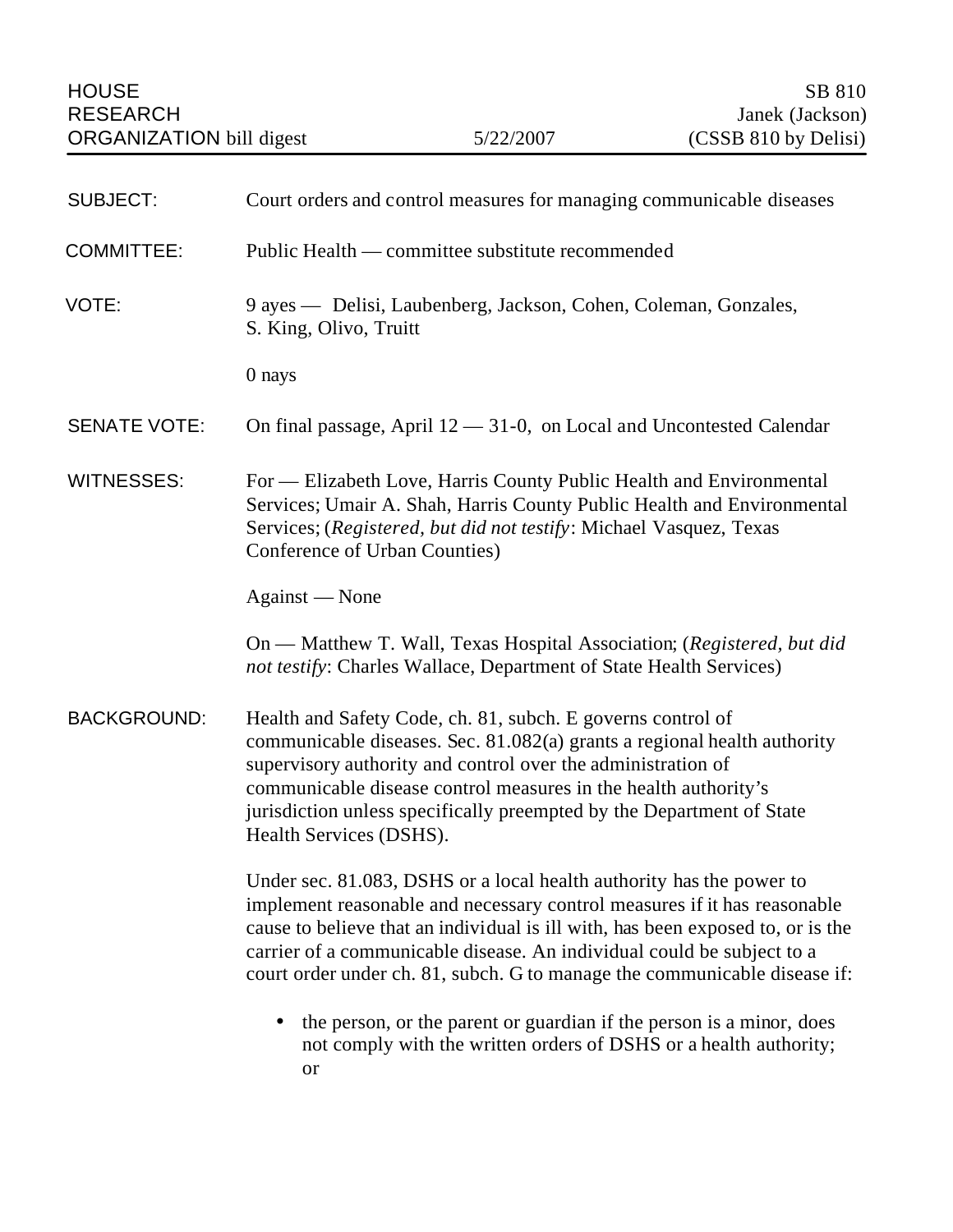## SB 810 House Research Organization page 2

• a public health disaster exists and the person indicates that he or she will not comply voluntarily with control measures.

DIGEST: CSSB 810 would amend Health and Safety Code, ch. 81 to expand the powers of a regional health authority and DSHS in their attempts to limit the spread of a contagious disease.

> Under sec. 81.083, a health authority could request the isolation and quarantine of a group of five or more individuals upon providing written notice to each individual in the group delivered personally or by registered or certified mail. If the name and address of a group member were unknown, notice also could be published notice in a local newspaper. The notice would have to contain the following information:

- that the regional health authority or DSHS had reasonable cause to believe that a group of individuals was ill with or had been exposed to a communicable disease;
- the time and place of the exposure;
- a copy of any orders given in response to the exposure or infection of a group of people;
- instructions to the individuals to provide their name and place or residence to DSHS or the regional health authority;
- that DSHS or the health authority could request an application for quarantine or commitment to a health facility from the court; and
- that a criminal penalty applies to an individual who is a member of the group and knowingly refuses to comply with the control measures.

If it were necessary to apply for a court order to manage suspected disease exposure involving five or more people, a single application could be filed for a group if each person in the group met the criteria under which a court order could be issued. To the extent possible, the provisions of subch. G, which governs court orders for the management of persons with communicable diseases, would apply to a group in the same way it applied to an individual.

A group application would have to contain the following information according to the applicant 's information and belief:

• a description of the group, the number of members, and the location where they could be found;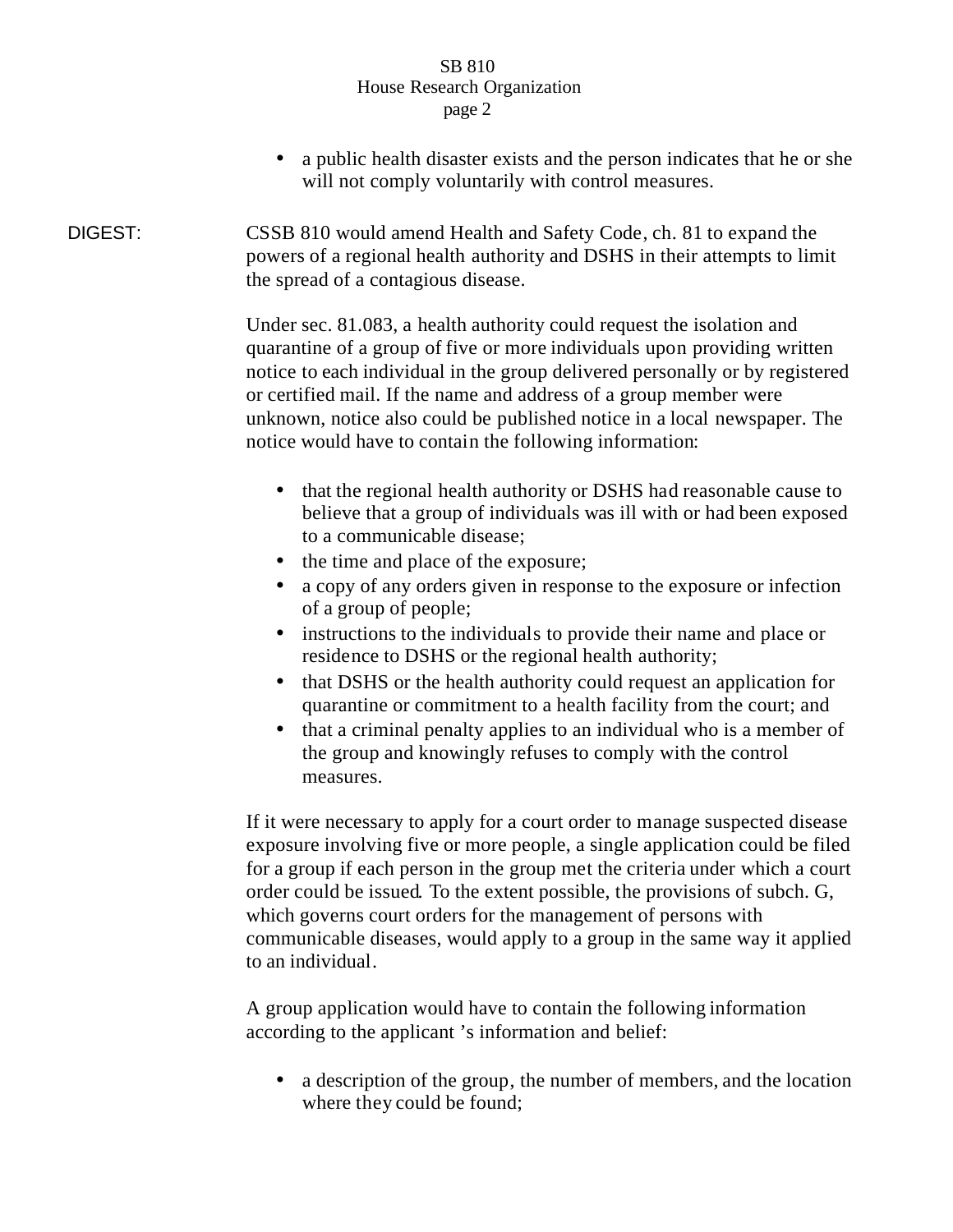## SB 810 House Research Organization page 3

- a narrative of how the group had been exposed or infected; and
- to the extent known, the name, address, and county of residence of each member.

If the applicant were unable to obtain the name and address of each member of the group, the application would need to contain:

- a statement that the applicant had sought each of the names and addresses;
- the reason that the names and addresses were unavailable; and
- a statement, to be included only in an application for inpatient treatment, that the members of the group failed or refused to comply with written orders of the DSHS or the health authority under Section 81.083, if applicable.

A judge or magistrate could issue a temporary custody order before an application for a court order was filed if the judge:

- took testimony that an application for a court order, together with a motion for protective custody, would be filed with the court on the next business day, and
- determined that there was probable cause to believe that the person presented a substantial risk of serious harm to the person or others that warranted the temporary custody order.

The temporary order could only last until 4 p.m. on the first business day after the date the order was issued. However, an order could be prolonged for the period reasonably necessary for the court to rule on the motion for protective custody.

The judge could postpone a probable cause hearing for a person under protective custody due to circumstances surrounding a disaster. A person in custody believed to be contagious could not appear at a hearing in person but would be allowed to speak, interact with witnesses, and confer with an attorney via teleconference or another means as determined by the judge. This also would apply to a hearing on an application for a court order.

A judge could commit a person to a private health facility at no expense to the state, county, municipality, or hospital district if: